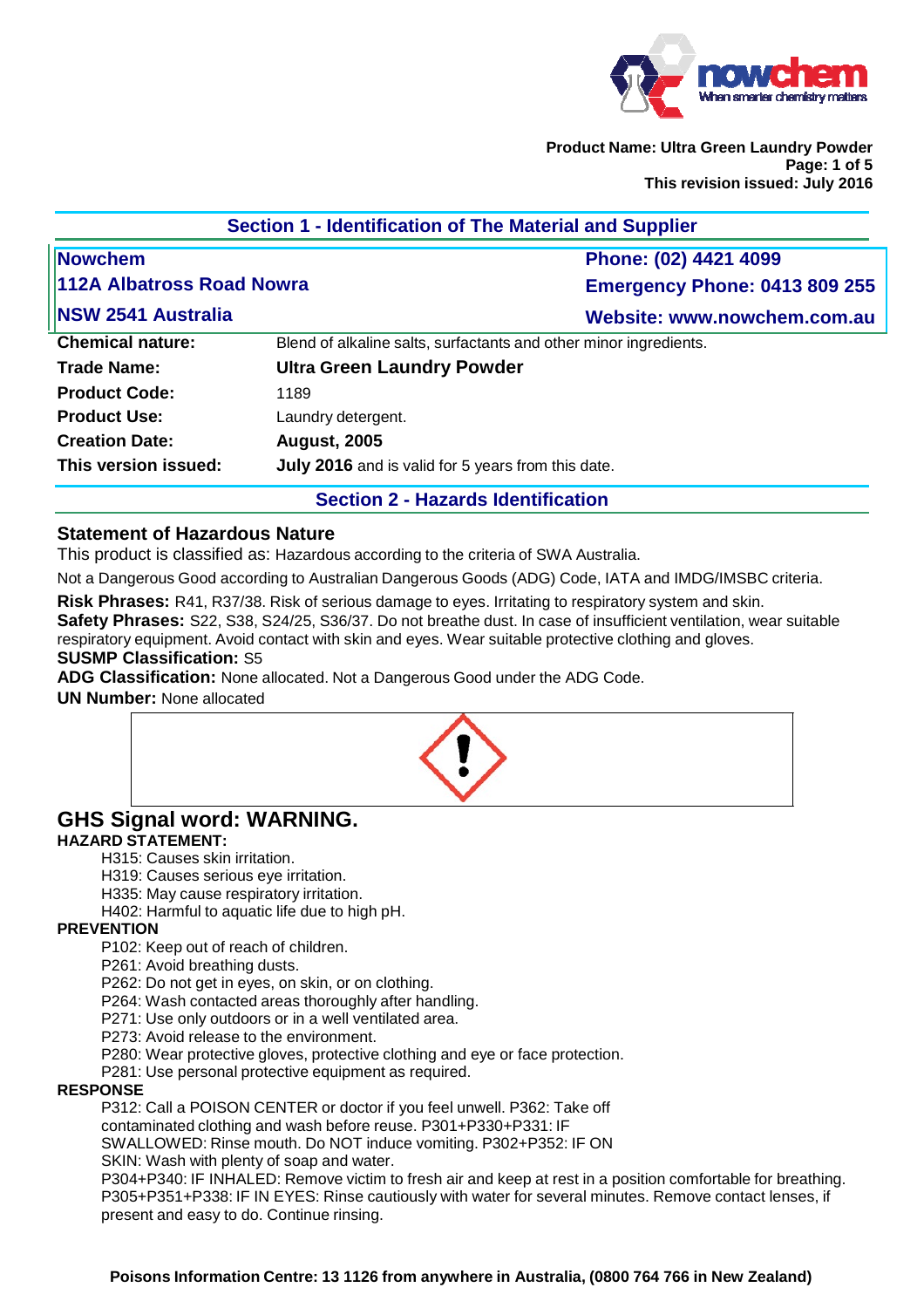P332+ P313: If skin irritation occurs: Get medical advice.

P337+ P313: If eye irritation persists: Get medical advice.

P370+P378: Not combustible. Use extinguishing media suited to burning materials.

#### **STORAGE**

P403+P233: Store in a well-ventilated place. Keep container tightly closed.

**DISPOSAL**

P501: If no in-house recycle or reclaim resources are suitable for this product, contact a specialist waste disposal company (see Section 13 of this SDS).

#### **Emergency Overview**

**Physical Description & Colour:** Green coloured free flowing powder. **Odour:** Mild eucalyptus fragrance.

**Major Health Hazards:** may cause serious damage to eyes, irritating to eyes, respiratory system and skin.

#### **Potential Health Effects**

#### **Inhalation**

**Short Term Exposure:** Significant inhalation exposure is considered to be unlikely. Product is an inhalation irritant. Symptoms may include headache, irritation of nose and throat and increased secretion of mucous in the nose and throat. Other symptoms may also become evident, but they should disappear after exposure has ceased.

**Long Term Exposure:** No data for health effects associated with long term inhalation.

#### **Skin Contact:**

**Short Term Exposure:** Available data indicates that this product is not harmful. However product is a skin irritant. Symptoms may include itchiness and reddening of contacted skin. Other symptoms may also become evident, but all should disappear once exposure has ceased.

**Long Term Exposure:** No data for health effects associated with long term skin exposure.

## **Eye Contact:**

**Short Term Exposure:** Exposure via eyes is considered to be unlikely. This product is an eye irritant. Symptoms may include stinging and reddening of eyes and watering which may become copious. Other symptoms may also become evident. If exposure is brief, symptoms should disappear once exposure has ceased. However, lengthy exposure or delayed treatment may cause permanent damage.

**Long Term Exposure:** No data for health effects associated with long term eye exposure.

#### **Ingestion:**

**Short Term Exposure:** Significant oral exposure is considered to be unlikely. However, this product is an oral irritant. Symptoms may include burning sensation and reddening of skin in mouth and throat. Other symptoms may also become evident, but all should disappear once exposure has ceased.

**Long Term Exposure:** No data for health effects associated with long term ingestion.

#### **Carcinogen Status:**

**SWA:** No significant ingredient is classified as carcinogenic by SWA.

**NTP:** No significant ingredient is classified as carcinogenic by NTP.

**IARC:** No significant ingredient is classified as carcinogenic by IARC.

#### **Section 3 - Composition/Information on Ingredients**

| Ingredients                     | <b>CAS No</b> | $Conc.\%$ | TWA $(mg/m^3)$ STEL $(mg/m^3)$ |         |
|---------------------------------|---------------|-----------|--------------------------------|---------|
| Alkaline salts                  | various       | >89       | not set                        | not set |
| Other non hazardous ingredients | secret        | to 100    | not set                        | not set |

This is a commercial product whose exact ratio of components may vary slightly. Minor quantities of other non hazardous ingredients are also possible.

The TWA exposure value is the average airborne concentration of a particular substance when calculated over a normal 8 hour working day for a 5 day working week. The STEL (Short Term Exposure Limit) is an exposure value that should not be exceeded for more than 15 minutes and should not be repeated for more than 4 times per day. There should be at least 60 minutes between successive exposures at the STEL. The term "peak "is used when the TWA limit, because of the rapid action of the substance, should never be exceeded, even briefly.

#### **Section 4 - First Aid Measures**

#### **General Information:**

You should call The Poisons Information Centre if you feel that you may have been poisoned, burned or irritated by this product. The number is 13 1126 from anywhere in Australia (0800 764 766 in New Zealand) and is available at all times. Have this SDS with you when you call.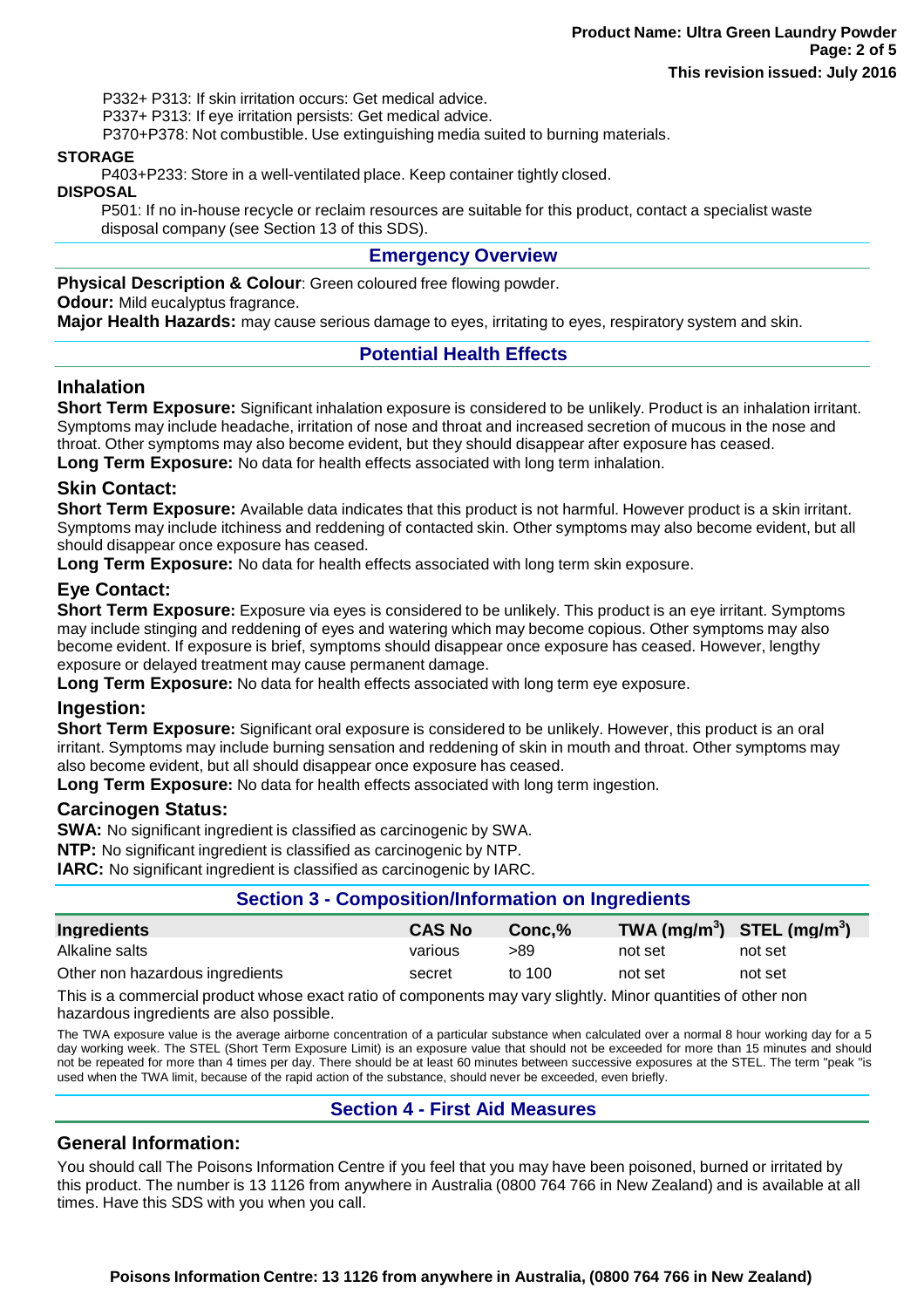**Inhalation:** If irritation occurs, contact a Poisons Information Centre, or call a doctor. Remove source of contamination or move victim to fresh air. If breathing is difficult, oxygen may be beneficial if administered by trained personnel, preferably on a doctor's advice. In severe cases, symptoms of pulmonary oedema can be delayed up to 48 hours after exposure.

**Skin Contact:** Quickly and gently brush away excess solids. Wash gently and thoroughly with warm water (use nonabrasive soap if necessary) for 10-20 minutes or until product is removed. Under running water, remove contaminated clothing, shoes and leather goods (e.g. watchbands and belts) and completely decontaminate them before reuse or discard. If irritation persists, repeat flushing and seek medical attention.

**Eye Contact:** Quickly and gently brush particles from eyes. Immediately flush the contaminated eye(s) with lukewarm, gently flowing water for 20 minutes or until the product is removed, while holding the eyelid(s) open. Take care not to rinse contaminated water into the unaffected eye or onto the face. Obtain medical attention immediately. **Ingestion:** If swallowed, do NOT induce vomiting. Wash mouth with water and contact a Poisons Information Centre, or call a doctor.

## **Section 5 - Fire Fighting Measures**

**Fire and Explosion Hazards**: There is no risk of an explosion from this product under normal circumstances if it is involved in a fire.

Only small quantities of decomposition products are expected from this products at temperatures normally achieved in a fire.

Fire decomposition products from this product are likely to be irritating if inhaled.

**Extinguishing Media:** Not Combustible. Use extinguishing media suited to burning materials.

**Fire Fighting:** If a significant quantity of this product is involved in a fire, call the fire brigade.

| Flash point:                     | Does not burn.                  |
|----------------------------------|---------------------------------|
| <b>Upper Flammability Limit:</b> | Does not burn.                  |
| <b>Lower Flammability Limit:</b> | Does not burn.                  |
| <b>Autoignition temperature:</b> | Not applicable - does not burn. |
| <b>Flammability Class:</b>       | Does not burn.                  |
|                                  |                                 |

#### **Section 6 - Accidental Release Measures**

**Accidental release:** In the event of a major spill, prevent spillage from entering drains or water courses. Wear full protective clothing including eye/face protection. All skin areas should be covered. See below under Personal Protection regarding Australian Standards relating to personal protective equipment. Suitable materials for protective clothing include rubber, PVC. Eye/face protective equipment should comprise as a minimum, protective glasses and, preferably, goggles. If there is a significant chance that dusts are likely to build up in cleanup area, we recommend that you use a suitable Dust Mask. Use a P1 mask, designed for use against mechanically generated particles eg silica & asbestos.

Stop leak if safe to do so, and contain spill. Sweep up and shovel or collect recoverable product into labelled containers for recycling or salvage, and dispose of promptly. Consider vacuuming if appropriate. Recycle containers wherever possible after careful cleaning. After spills, wash area preventing runoff from entering drains. If a significant quantity of material enters drains, advise emergency services. Contaminated area may be neutralised by washing with weak or dilute acid. Vinegar, citrus juice and most soft drinks may be suitable. This material may be suitable for approved landfill. Ensure legality of disposal by consulting regulations prior to disposal. Thoroughly launder protective clothing before storage or re-use. Advise laundry of nature of contamination when sending contaminated clothing to laundry.

# **Section 7 - Handling and Storage**

**Handling:** Keep exposure to this product to a minimum, and minimise the quantities kept in work areas. Check Section 8 of this SDS for details of personal protective measures, and make sure that those measures are followed. The measures detailed below under "Storage" should be followed during handling in order to minimise risks to persons using the product in the workplace. Also, avoid contact or contamination of product with incompatible materials listed in Section 10.

**Storage:** This product is a Scheduled Poison. Observe all relevant regulations regarding sale, transport and storage of this schedule of poison. Make sure that the product does not come into contact with substances listed under "Incompatibilities" in Section 10. Check packaging - there may be further storage instructions on the label.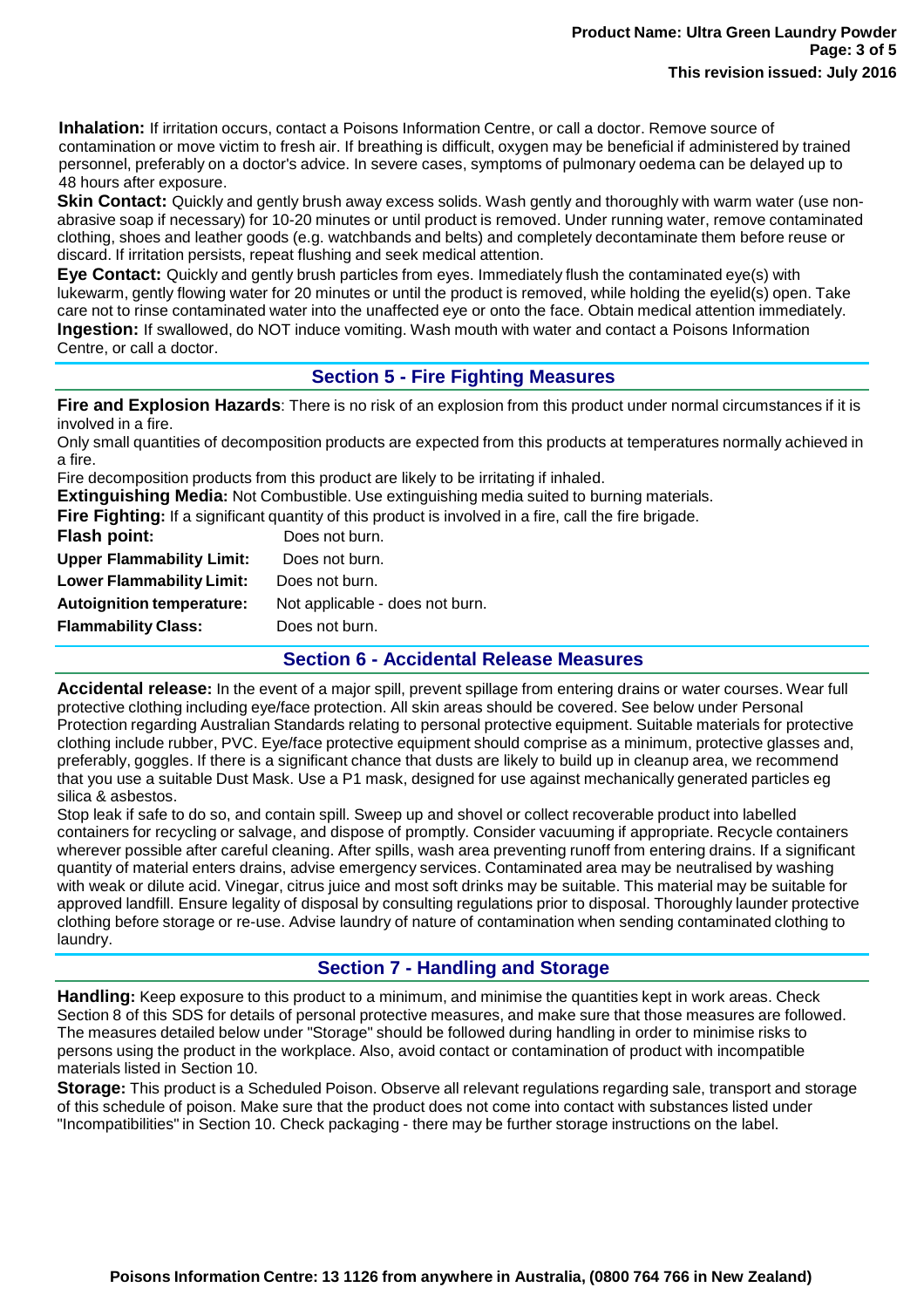# **Section 8 - Exposure Controls and Personal Protection**

The following Australian Standards will provide general advice regarding safety clothing and equipment: Respiratory equipment: **AS/NZS 1715**, Protective Gloves: **AS 2161**, Occupational Protective Clothing: AS/NZS 4501 set 2008, Industrial Eye Protection: **AS1336** and **AS/NZS 1337**, Occupational Protective Footwear: **AS/NZS2210**.

**SWA Exposure Limits TWA (mg/m<sup>3</sup>**

**) STEL (mg/m<sup>3</sup> )**

Exposure limits have not been established by SWA for any of the significant ingredients in this product.

No special equipment is usually needed when occasionally handling small quantities. The following instructions are for bulk handling or where regular exposure in an occupational setting occurs without proper containment systems. **Ventilation:** No special ventilation requirements are normally necessary for this product. However make sure that the work environment remains clean and that dusts are minimised.

**Eye Protection:** Protective glasses or goggles should be worn when this product is being used. Failure to protect your eyes may cause them harm. Emergency eye wash facilities are also recommended in an area close to where this product is being used.

**Skin Protection:** Prevent skin contact by wearing impervious gloves, clothes and, preferably, apron. Make sure that all skin areas are covered. See below for suitable material types.

**Protective Material Types:** We suggest that protective clothing be made from the following: rubber, PVC. **Respirator:** If there is a significant chance that dusts are likely to build up in the area where this product is being used, we recommend that you use a suitable Dust Mask.

Eyebaths or eyewash stations and safety deluge showers should be provided near to where this product is being used.

#### **Section 9 - Physical and Chemical Properties:**

| <b>Physical Description &amp; colour:</b> | Green coloured free flowing powder.                     |
|-------------------------------------------|---------------------------------------------------------|
| Odour:                                    | Mild eucalyptus fragrance.                              |
| <b>Boiling Point:</b>                     | No specific data. Expected to decompose before boiling. |
| <b>Freezing/Melting Point:</b>            | No specific data. Solid at normal temperatures.         |
| <b>Volatiles:</b>                         | No specific data. Expected to be low at 100°C.          |
| <b>Vapour Pressure:</b>                   | Negligible at normal ambient temperatures.              |
| <b>Vapour Density:</b>                    | No data.                                                |
| <b>Specific Gravity:</b>                  | No data.                                                |
| <b>Water Solubility:</b>                  | Completely soluble.                                     |
| pH:                                       | pH 0f 1% solution is 11.4-12.0                          |
| <b>Volatility:</b>                        | Negligible at normal ambient temperatures.              |
| <b>Odour Threshold:</b>                   | No data.                                                |
| <b>Evaporation Rate:</b>                  | No data.                                                |

#### **Section 10 - Stability and Reactivity**

**Reactivity:** This product is unlikely to react or decompose under normal storage conditions. However, if you have any doubts, contact the supplier for advice on shelf life properties.

**Conditions to Avoid:** None known.

## **Incompatibilities:** acids.

**Fire Decomposition:** Only small quantities of decomposition products are expected from this products at temperatures normally achieved in a fire. Carbon dioxide, and if combustion is incomplete, carbon monoxide and smoke. Oxides of sulfur (sulfur dioxide is a respiratory hazard) and other sulfur compounds. Most will have a foul odour. Water. Carbon monoxide poisoning produces headache, weakness, nausea, dizziness, confusion, dimness of vision, disturbance of judgment, and unconsciousness followed by coma and death. **Polymerisation:** This product will not undergo polymerisation reactions.

#### **Section 11 - Toxicological Information**

**Local Effects:**

**Target Organs:** none known

# **Classification of Hazardous Ingredients**

Ingredient **Risk Phrases** 

No ingredient mentioned in the HSIS database is present in this product at hazardous concentrations.